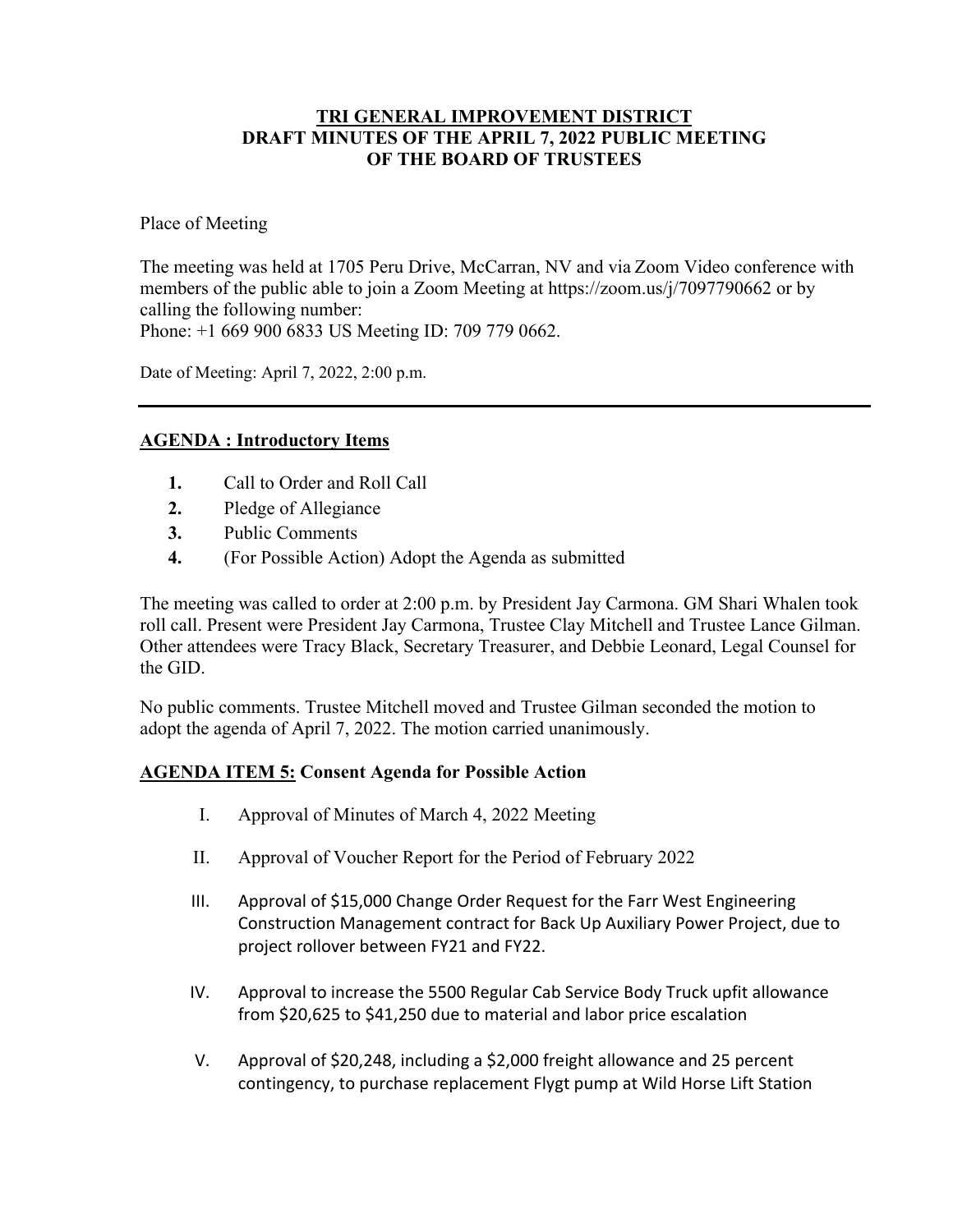VI. Approval of \$49,503, including a \$4,000 freight allowance and 25 percent contingency, to purchase two replacement wastewater grinders for TRIGID Wastewater Treatment Plant Headworks.

No questions and no public comments. Trustee Mitchell moved to approve, and Trustee Gilman seconded the motion. Motion carried unanimously.

# **AGENDA ITEM 6: General Manager's Report** (Information Only)

Shari Whalen, General Manager, reported there was an issue at the WWTP and is skipping over the standard updates. GM Whalen could email the report if requested. In response to the request from Trustee Gilman at the last board meeting, a tracking spreadsheet of all development in the area was sent out to the board prior to the board meeting. GM Whalen offered to answer any questions.

No questions where presented.

# **AGENDA ITEM 7: Discussion/Possible Action:**

Discussion and Possible Action to Approve TRIGID Corrective Action Plan for Fiscal Year 2021 for submittal to Nevada Department of Taxation

GM Shari Whalen reported, as a house keeping item, the District must respond to the Department of Taxation on the Audit Finding regarding the District not preparing its own financial statements, which is generally the case for small government entities. The District must submit a Corrective Action Plan to DOT, which contains a training plan and explains the coordination with DiPietro and Thornton for the next five years to gain the experience for the GID to create the its own financial statements.

DOT requested that the District submit a letter, signed by all trustees, in lieu of submitting the monthly meeting minutes. If the letter is approved today, a DocuSign will be sent to all trustees for signatures and submitted to the Department of Taxation.

No questions and no public comments. Trustee Mitchell moved to approve the TRIGID Corrective Action Plan for Fiscal Year 2021 for submittal to Nevada Department of Taxation, and Trustee Gilman seconded the motion. Motion carried unanimously.

# **AGENDA ITEM 8: Discussion and Possible Action**

Presentation, Discussion and Possible Action to Approve the TRIGID Adjusted Employee Salary Schedule for FY23

Shari Whalen, General Manager, explained that staff tried to contract with a third-party source for a Salary Schedule evaluation but was not successful. The analysis was completed in house looking at eight different entities, both urban and rural. It was found that the GID's salary schedule aligned most closely with entities in rural areas; however, because of the GID's location, it faces recruitment competition with the entities from the urban areas. Staff averaged all eight salary schedules into a regional average. This would not result in an increase for all employees but would result in an increase for two positions that are significantly underpaid.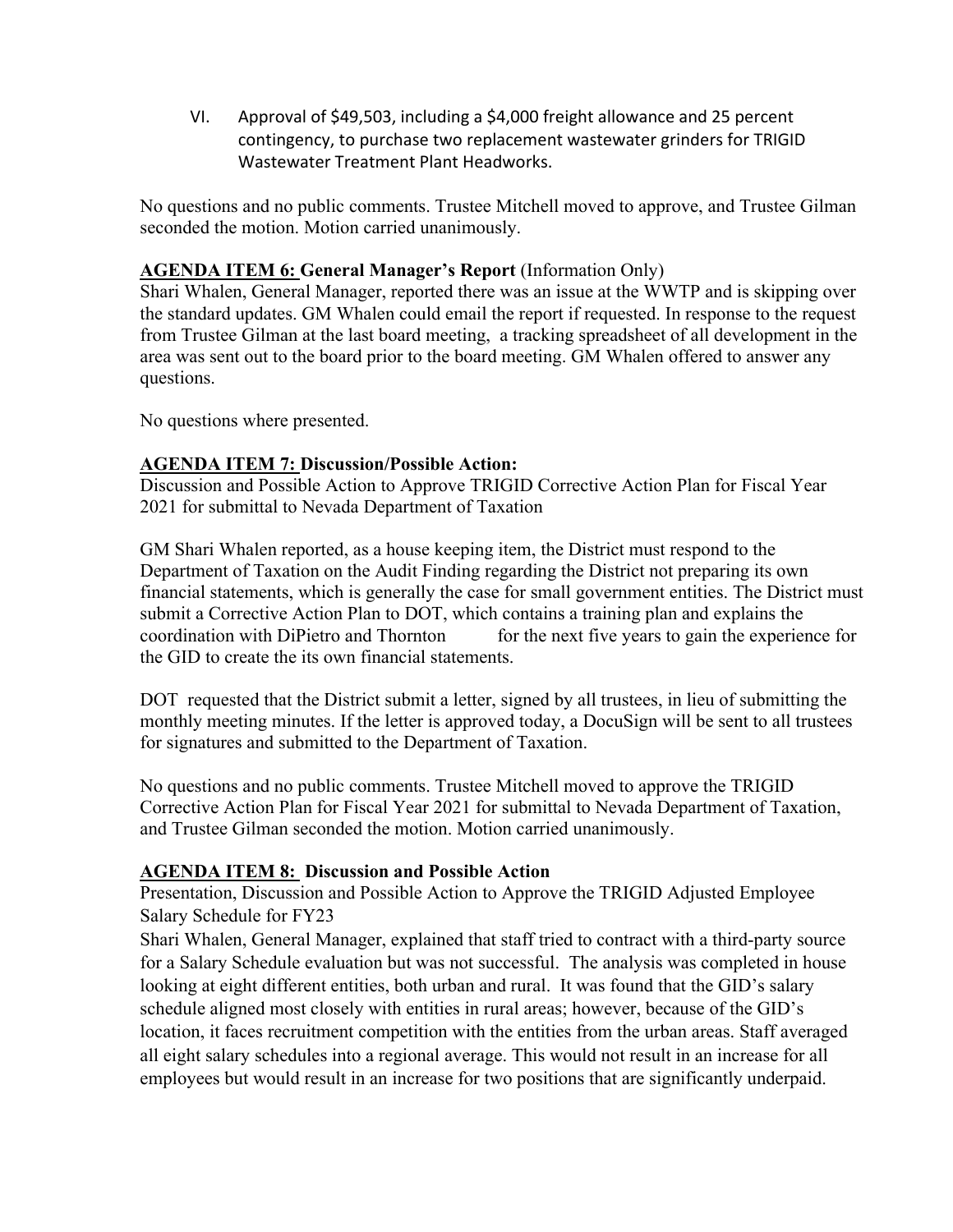Along with the salary increase to those positions, staff recommended that a seven percent cost of living increase for FY23 be adopted to keep in line with inflation.

No public comment.

Trustee Mitchell had concerns about the seven percent cost of living increase and the potential for this to be a benchmark to raise the average in the area. GM Whalen clarified that the recommendation was to adopt the new salary schedule and approve seven percent pay raise for FY23. The language could be modified to say that the cost of living adjustment would be equivalent to the Consumer Price Index.

Trustee Mitchell moved to approve the TRIGID Adjusted Employee Salary Schedule to reflect the regional average option and direct staff to budget a cost-of-living adjustment that reflects the Consumer Price Index (CPI) rate for FY23. Trustee Gilman seconded the motion. Motion carried unanimously.

### **AGENDA ITEM 9: Discussion and Possible Action**

Discussion and Possible Action to Approve Resolution 2022-001 to establish the Process Water Service Fund

GM Whalen explained the need to establish the Process Water Service Fund in anticipation of the process water system coming online in order track revenues and expenses specifically for process water customers.

Trustee Mitchell expressed some concerns about one of the funds potentially coming up short and the GID not being able to temporarily subsidize from one fund to the other. GM Shari Whalen explained that there are rules in place that allow the option to temporarily subsize with an interest free loan. The start of the Process Water Service Fund would initially be an interest free loan from the water and sewer funds that would be paid back in five years. A rate study is being conducted by Farr West Engineering currently to help ensure the solvency of all three funds.

No more questions and no public comments. Trustee Mitchell moved to approve Resolution 2022-001 to establish the Process Water Service Fund and Trustee Gilman seconded the motion. Motion carried unanimously.

# **AGENDA ITEM 10:**

Presentation, Discussion and Possible Action to Approve the FY2023 Tentative Budget and Five-Year Capital Improvement Plan

GM Whalen apologized for not having a power point for today's presentation and offered to brief each trustee individually to ensure any concerns are addressed prior to submitting final budget to the board of trustees in mid-May. GM Whalen went over each item.